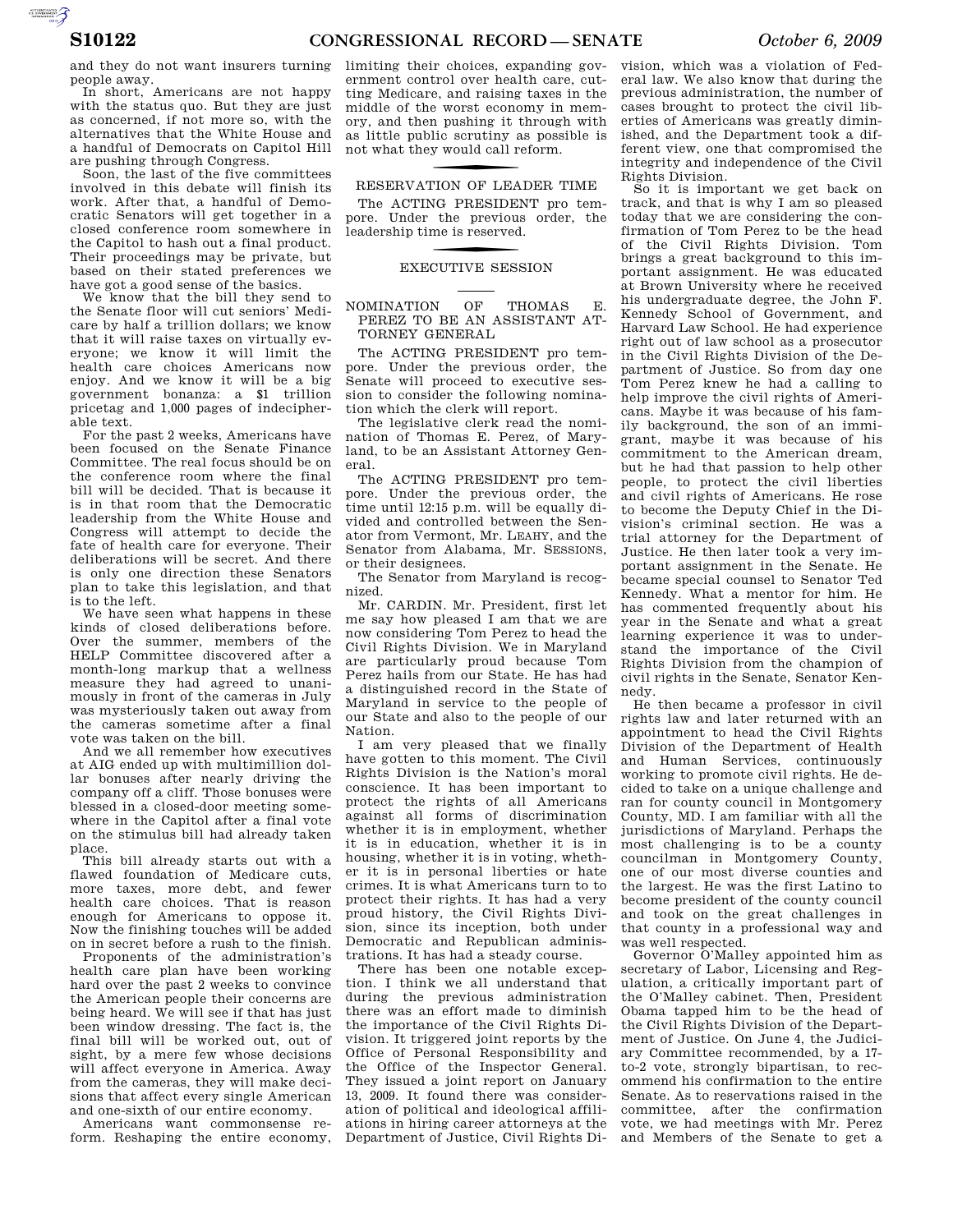further understanding of their concerns and to understand where Tom Perez would lead the Civil Rights Division. I don't want to comment for my colleagues, but I thought those meetings went extremely well. That is the type of person Tom Perez is. He tries to work things out without compromising the responsibilities of promoting civil rights of all Americans.

With this vote today, we can take a major step forward to restore the integrity, confidence, historical role, and the reputation of the Nation's most important agency to protect the civil rights of all Americans.

I ask unanimous consent to have printed in the RECORD letters of support we have received from the following individuals: Martin O'Malley, Governor of the State of Maryland; Thomas Mike Miller, president of the Maryland Senate; Mike Busch, speaker of the house of the Maryland General Assembly; John McCarthy, States attorney for Montgomery County; along with Anthony O'Donnell, the Republican leader of the Maryland house of delegates; and our colleagues in the Congress, CHRIS VAN HOLLEN, who represents the eighth district; ELIJAH CUMMINGS, who represents the seventh congressional district; DUTCH RUPPERSBERGER, who represents the second congressional district; STENY HOYER, majority leader of the house from the fifth congressional district; and ERIK PAULSEN, who represents the third congressional district of Minnesota.

There being no objection, the material was ordered to be printed in the RECORD, as follows:

> STATE OF MARYLAND, *Annapolis, MD, April 21, 2009.*

Hon. PATRICK LEAHY,

*Chairman, U.S. Senate, Committee on the Judiciary, Dirksen Senate Office Building, Washington, DC.* 

Hon. ARLEN SPECTER,

*Ranking Member, U.S. Senate, Committee on the Judiciary, Dirksen Senate Office Building, Washington, DC.* 

DEAR CHAIRMAN LEAHY AND RANKING MEM-BER SPECTER: I am writing to express my strong support for the nomination of Thomas Perez to be Assistant Attorney General for Civil Rights at the Department of Justice. Tom is a committed public servant who has devoted his entire career to the people of Maryland and this nation, and he is highly qualified to lead the revitalization of the Civil Rights Division.

The Department of Labor, Licensing and Regulation (DLLR) has 1600 employees and wide ranging jurisdiction. Its responsibilities range from enforcement of labor laws to the oversight of our state banking system and regulation of certain mortgage originators, to the administration of Unemployment Insurance and workforce development programs. The Department has additional consumer protection responsibilities, and the job requires a person with a wide breadth and depth of knowledge and experience.

When I asked Tom to serve as Secretary of DLLR in 2007, I frankly had no idea that the issues within his agency's jurisdiction would occupy such a prominent role in my administration so soon. Shortly after I assumed office, we were immediately confronted by the foreclosure crisis and the national recession.

Tom immediately rose to the occasion, and has been especially instrumental in leading the charge to combat the foreclosure crisis, and in helping me craft an economic security package to assist straggling Marylanders. In 2007 he co-chaired the Homeownership Preservation Task Force, and by working with all stakeholders, including both consumer groups and banking representatives, he was able to craft consensus reforms that gained broad bipartisan support in the General Assembly. Those reforms, which lengthened the foreclosure process, strengthened lending and licensing standards and created new tools to combat fraud, have been recognized as some of the most sweeping in the nation. One of the nation's largest mortgage fraud prosecutions originated in Tom's office, and has been a model of collaboration between the state and federal prosecuting authorities.

I have been particularly impressed with Tom's leadership and management skills, as well as his ability to work across party lines with the Maryland General Assembly. Tom inherited an agency with great potential that was not firing on all cylinders. He tackled critical management and leadership challenges head on, and transformed DLLR from a second tier to a top tier agency. He has brought the Department recognition it never before received from lawmakers and other officials in the State. Republicans and Democrats alike in the Maryland General Assembly have praised his policy and legal acumen, and his inclusive, engaging style.

While Tom's nomination by President Obama leaves us with the difficult task of finding someone as able and well-respected to fill his shoes, I know he is the right person to lead the Civil Rights Division back to prominence. I strongly support his confirmation, and I urge you to do the same. Sincerely,

> MARTIN O'MALLEY, *Governor.*

MARYLAND GENERAL ASSEMBLY, *Annapolis, MD, April 22, 2009.*  Senator PATRICK LEAHY,

*Committee on the Judiciary, Dirksen Senate Office Building, Washington, DC.* 

DEAR CHAIRMAN LEAHY: We write to offer an unqualified and unhesitating endorsement of Thomas Perez's nomination to serve as Director of the United States Department of Justice's Office for Civil Rights. We know Mr. Perez to be a passionate and tireless advocate, a dedicated and responsible civil servant, and a thoughtful and respected leader. He will be a tremendous asset to the Department of Justice.

Mr. Perez was appointed to serve as Maryland's Secretary of Labor, Licensing and Regulation in January, 2007. He inherited a historically underfunded agency beset by political challenges and morale problems—a weaker leader could easily have been overwhelmed by the agency's inertia. Where others might have seen problems, Mr. Perez saw opportunity. From his first day as Secretary, Mr. Perez breathed new life into the department with a goal-oriented agenda and a commitment to pro-active, results-driven management.

The Department of Labor, Licensing and Regulation supervises job training and match services, unemployment insurance, and many of the State's licensing and regulatory boards. As Secretary, Mr. Perez had to balance the interests of the business community against our State's commitment to consumer protection. That can be a precarious tightrope, but he won praise from business leaders and consumer advocates for his willingness to listen and his ability to forge consensus.

In addition to his responsibility for the day-to-day operations of the agency, Mr. Perez helped shepherd the Governor's agenda through the General Assembly. He conducted himself with grace and aplomb, confronting skeptics and cynics with his earnest desire to improve the lives of ordinary Marylanders. His work ethic and meticulous attention to the details of policy-making earned him the trust of lawmakers across the political spectrum, and he parlayed that trust into extraordinary legislative success for working families in our state.

Mr. Perez championed Maryland's efforts to combat the foreclosure crisis. He brought the banking industry together with consumer advocates to craft meaningful reform that put Maryland at the forefront of this critical issue. During this year's legislative session, he brought labor organizations together with industry groups to fight fraudulent misclassification of employees as independent contractors. In both instances, he won praise for bringing everyone to the table and crafting compromises which might otherwise have proved elusive.

We would be remiss if we did not raise the time honored cliche´: the nation's gain will be the State of Maryland's loss. Mr. Perez's unwavering obligation to the highest ideal of public service will be an asset to the Department of Justice. His untiring commitment to his work will earn him respect and admiration from his colleagues. His innate intelligence and problem-solving abilities will help him move the Office of Civil Rights forward to the benefit of all Americans.

In the plainest and strongest terms possible, we urge you to confirm Mr. Perez as Director of the Office of Civil Rights. He is a remarkable public servant, and he will be an exceptional asset to our nation during this tumultuous period in our history. Respectfully,

THOMAS V. MIKE MILLER,

Jr., *President of the Senate.*  MICHAEL E. BUSCH. *Speaker of the House.* 

STATE'S ATTORNEY FOR MONTGOMERY COUNTY,

*Rockville, MD, April 20, 2009.* 

Chairman PATRICK LEAHY, *U.S. Senate, Dirksen Senate Office Building, Washington, DC.* 

DEAR CHAIRMAN LEAHY: I am writing to urge the confirmation of Tom Perez as Assistant Attorney General for the Civil Rights Division at the Department of Justice.

Mr. Perez currently holds the position of Secretary of Maryland's Department of Labor Licensing and Regulation. In that capacity, Tom took on the challenge of revamping a state agency that had been long neglected and widely seen as ineffective. Under Tom's leadership, this agency has gained stature and become well respected by lawmakers and other government officials.

Tom has also served as Maryland's leader to combat the mortgage foreclosure crisis. Tom played a key role in helping to craft a legislative package that has been called among the most sweeping in the nation. Tom was the first public official, that I am aware of, that several years before the current mortgage crises became apparent, publicly talked about the danger that lurked ahead in America's housing market due to a crisis in sub-prime mortgages.

Tom is a committed career public servant. Tom spent 12 years in federal public service, the majority as a federal prosecutor for the Civil Rights Division. Tom served as special counsel to Senator Edward Kennedy and was his principal advisor on civil rights and criminal justice. Tom was a law professor at the University of Maryland School of Law from 2001–2007 where he taught a civil rights clinic focusing on employment issues, health law and criminal justice.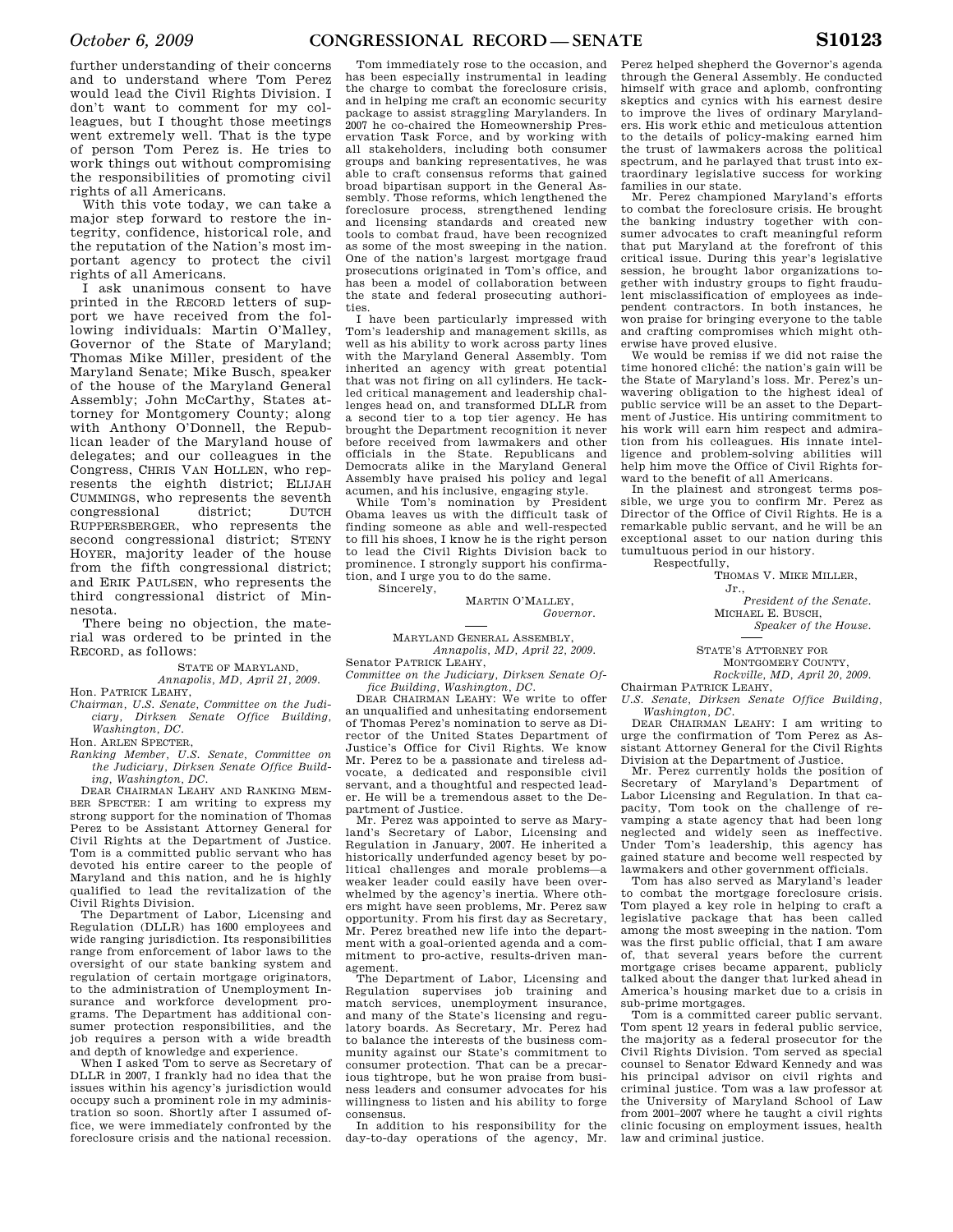Tom is married to Ann Marie Staudenmaier (a public interest lawyer) and father of three. Educated at our nation's finest universities including Brown and Harvard, Tom is a brilliant and articulate man of tremendous depth.

I urge you to act favorably on Tom's nomination and confirm him as Assistant Attorney General for the Civil Rights Division at the Department of Justice.

Very truly yours,

JOHN J. MCCARTHY, *State's Attorney.* 

#### THE MARYLAND HOUSE OF DELEGATES, *Annapolis, MD, April 23, 2009.*

Hon. PATRICK LEAHY,

*U.S. Senate, Committee on the Judiciary, Dirksen Senate Office Building, Washington, DC.* 

DEAR CHAIRMAN LEAHY: As Minority Leader of the Maryland House of Delegates, I am pleased to support the nomination of Thomas Perez for the position of Assistant Attorney General for Civil Rights.

In my dealings with Secretary Perez, I have always found him to be fair-minded and willing to listen to a variety of views on an issue. While we have not always agreed ultimately, I have been impressed by his willingness to reach across the aisle. That is one reason I believe Tom Perez is an excellent choice to lead the Division of Civil Rights at the Department of Justice.

During Secretary Perez's tenure at the Department of Labor, Licensing, and Regulation, he has convened diverse groups of stakeholders on the foreclosure crisis, adult education and workforce training, and the misclassification of Maryland workers to forge consensus and find common ground. During the legislative session, he regularly seeks input from both Democratic and Republican members of the Maryland General Assembly. He also has been very responsive to my office regarding constituent issues and helping to resolve the same without regard to party.

It is my belief that the reason Tom works so hard to find comprehensive solutions to the everyday problems Americans face because he truly has their best interests at heart. He is a committed public servant. I am confident that Tom will lead the Division with commitment and integrity.

For those reasons, I support his nomination and strongly urge his confirmation. Sincerely,

ANTHONY J. O'DONNELL,

*Minority Leader.* 

#### HOUSE OF REPRESENTATIVES, *Washington, DC, April 22, 2009.*

Hon. PATRICK LEAHY,

*Chairman, U.S. Senate, Committee on the Judiciary, Dirksen Senate Office Building, Washington, DC.* 

Hon. ARLEN SPECTER,

*Ranking Member, U.S. Senate, Committee on the Judiciary, Dirksen Senate Office Building, Washington, DC.* 

DEAR CHAIRMAN LEAHY AND RANKING MEM-BER SPECTER: I am writing to offer my wholehearted support for the confirmation of Thomas E. Perez as Assistant Attorney General for Civil Rights. I've known Tom since 2002, and have had both the honor of serving as his representative to Congress and the privilege of having him serve as my representative to the Montgomery County

Council.<br>I have have seen firsthand Tom's ability to bridge divides and build coalitions in the interest of advancing the common good. Throughout his service to the people of Montgomery County and Maryland, this ability has gained him strong support from

the business community as well as the nonprofit and faith communities. It has also allowed him to successfully spearhead the State's nation-leading efforts to combat the foreclosure crisis. He has a proven track record for making decisions based on input from all stakeholders, and for being open to all opinions even when they differ from his own.

Prior to his service to his community and his state, Tom served this country ably as a career attorney in the Civil Rights Division. His knowledge of the law and his respect for the Department of Justice as an institution guarantee that he will lead the Division with integrity and with respect for the career staff and their tireless work. His talent for building coalitions makes him a natural to reinvigorate the Division.

Tom is an outstanding citizen and a devoted public official who has served his county, his state and his country with distinction. I am honored to ask you to support his nomination. Sincerely,

#### CHRIS VAN HOLLEN.

HOUSE OF REPRESENTATIVES, *Washington, DC, April 20, 2009.* 

Hon. PATRICK LEAHY,

*Chairman, U.S. Senate. Committee on the Judiciary, Dirksen Senate Office Building, Washington, DC.* 

DEAR CHAIRMAN LEAHY: I write to express my strong, unqualified support for the confirmation of Thomas Perez as Assistant Attorney General for the Rights Division of the United States Department of Justice.

The urgent need for strong, experienced and motivated leadership of the Civil Rights Division cannot he overstated.

The historic ascension of our first African American President and Attorney General reflect progress that is both substantive and lasting. As far too many Americans are painfully aware, however, this progress does not mean that our nation's long journey toward becoming a truly just and inclusive society is at an end.

President Obama and Attorney General Holder need the most qualified and determined leadership in the Civil Rights Division that America's legal community can provide. I am firmly convinced that Thomas Perez exemplifies the character, experience and dedication that will be required.

Tom Perez is gifted with a penetrating intellect honed at Brown, The Harvard Law School and The John F. Kennedy School of Government. His professional work has coupled that intellectual acumen with an exemplary record of public service and dedication to civil rights.

He has consistently advanced and defended civil rights as a federal prosecutor for the Civil Rights Division, Special Counsel for Senator Edward Kennedy, Deputy Assistant Attorney General for Civil Rights under former Attorney General Janet Reno, Director of the Office of Civil Rights at the Department of Health and Human Services and, currently, as Maryland Secretary of Labor, Licensing and Regulation.

In addition, Tom Perez taught at the University of Maryland School of Law from 2001 until 2007, where he advanced the school's nationally recognized clinical law and health program—and he currently serves on the faculty of the George Washington School of Public Health.

On a personal note, I have been privileged to work with Thomas Perez in his current role as Secretary of Maryland's Department of Labor, Licensing and Regulation. He has been a vocal leader in our shared efforts to combat foreclosures and improve workplace protections.

He has shown a great ability to bring parties together and build consensus in impor-

tant policy areas without compromising his commitment to helping people. In these times of great economic distress, Tom has been a true voice for all Marylanders.

Chairman Leahy, it is hard to imagine how President Obama and Attorney General Holder could have made a better choice to help them restore the Civil Rights Division as this nation's leading defender of our fundamental freedoms. While I acknowledge proper deference to the Senate's constitutional power and responsibility in this matter, I also believe that it is essential—and appropriate—to add my personal voice in support of this nomination.

Tom Perez has committed his entire career to advancing civil rights and serving the public good. He is uniquely qualified to repair what has been broken at the Civil Rights Division—and I urge his speedy confirmation.

Sincerely,

ELIJAH CUMMINGS, *Member of Congress.* 

HOUSE OF REPRESENTATIVES, *Washington, DC, April 27, 2009.* 

Hon. PATRICK J. LEAHY,

*Chairman, Committee on the Judiciary, U.S. Senate, Dirksen Building, Washington, DC.*  Hon. ARLEN SPECTER,

*Ranking Member, Committee on the Judiciary, U.S. Senate, Dirksen Building, Washington, DC.* 

DEAR CHAIRMAN LEAHY AND RANKING MEM-BER SPECTER: I am writing to express my strong support for the nomination of Thomas Perez for Assistant Attorney General for the Civil Rights Division of the United States Department of Justice and urge his confirmation.

Secretary Perez's qualifications and credentials are exceptional. He is a nationally recognized civil rights lawyer whose breadth and depth of experience makes him an ideal choice to lead the Civil Rights Division. He knows the Division inside and out, because he worked there for almost a decade in a variety of critical positions. As a prosecutor in the Division, he was lead attorney in some of the Department's most high profile and complex civil rights cases. As Deputy Assistant Attorney General for Civil Rights, he oversaw complex litigation in the employment and education areas. As a member of the nonpartisan Kaiser Commission on Medicaid and the Uninsured and the former Director of the Office for Civil Rights at the U.S. Department of Health and Human Services, he has a keen understanding of health care issues that are front and center in our national dialogue.

In Maryland, Secretary Perez, in his current capacity as Secretary of Maryland's Department of Labor, Licensing and Regulation, has been a principal architect of Governor Martin O'Malley's wide ranging, successful foreclosure prevention initiative. Secretary Perez led the legislative effort that resulted in the passage of a package of reforms that were comprehensive and consensus. He negotiated written agreements with six major mortgage servicing companies to provide meaningful relief to Maryland homeowners in danger of foreclosure. One of the largest ongoing mortgage fraud prosecutions in the nation originated in Secretary Perez's office.

He has held leadership positions in federal, state and local government, and has worked in all three branches of the federal government. As such, he has an acute understanding of the need for the federal government to work in partnership with state and local governments to safeguard the civil rights of all Americans.

Leading the Civil Rights Division, like running an Attorney General's office, requires extensive legal, management and